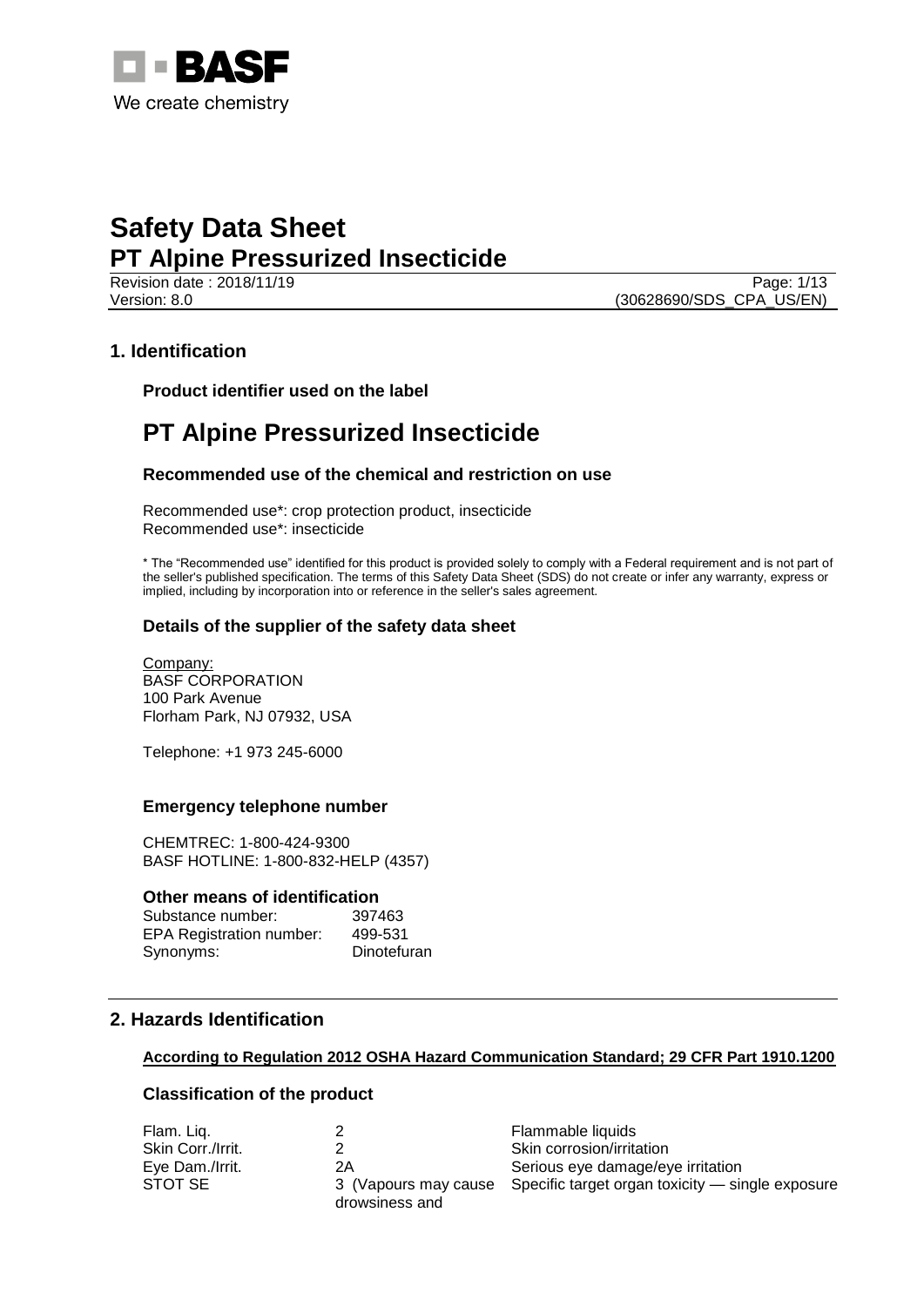Version: 8.0

| Revision date : 2018/11/19 | Page: 2/13               |
|----------------------------|--------------------------|
| Version: 8.0               | (30628690/SDS CPA US/EN) |

|                 | dizziness.) |                                                |
|-----------------|-------------|------------------------------------------------|
| Aquatic Acute   |             | Hazardous to the aquatic environment - acute   |
| Aquatic Chronic |             | Hazardous to the aquatic environment - chronic |
| Flam, Aerosol   |             | Flammable aerosols                             |

## **Label elements**



Signal Word: Danger

Hazard Statement:

| H222                                          | Extremely flammable aerosol.                                                                                                        |
|-----------------------------------------------|-------------------------------------------------------------------------------------------------------------------------------------|
| H <sub>225</sub>                              | Highly flammable liquid and vapour.                                                                                                 |
| H319                                          | Causes serious eye irritation.                                                                                                      |
| H315                                          | Causes skin irritation.                                                                                                             |
| H336                                          | May cause drowsiness or dizziness.                                                                                                  |
| H402                                          | Harmful to aquatic life.                                                                                                            |
| H412                                          | Harmful to aquatic life with long lasting effects.                                                                                  |
| <b>Precautionary Statements (Prevention):</b> |                                                                                                                                     |
| P210                                          | Keep away from heat, hot surfaces, sparks, open flames and other                                                                    |
|                                               | ignition sources. No smoking.                                                                                                       |
| P280                                          | Wear protective gloves and eye/face protection.                                                                                     |
| P271                                          | Use only outdoors or in a well-ventilated area.                                                                                     |
| P243                                          | Take action to prevent static discharges.                                                                                           |
| P273                                          | Avoid release to the environment.                                                                                                   |
| P261                                          | Avoid breathing dust/fume/gas/mist/vapours/spray.                                                                                   |
| P211                                          | Do not spray on an open flame or other ignition source.                                                                             |
| P251                                          | Do not pierce or burn, even after use.                                                                                              |
| P241                                          | Use explosion-proof electrical/ventilating/lighting/equipment.                                                                      |
| P242                                          | Use only non-sparking tools.                                                                                                        |
| P240                                          | Ground and bond container and receiving equipment.                                                                                  |
| P264                                          | Wash with plenty of water and soap thoroughly after handling.                                                                       |
| Precautionary Statements (Response):          |                                                                                                                                     |
| P312                                          | Call a POISON CENTER or doctor/physician if you feel unwell.                                                                        |
| P305 + P351 + P338                            | IF IN EYES: Rinse cautiously with water for several minutes. Remove<br>contact lenses, if present and easy to do. Continue rinsing. |
| P303 + P361 + P353                            | IF ON SKIN (or hair): Take off immediately all contaminated clothing.<br>Rinse skin with water/shower.                              |
| P304 + P340                                   | IF INHALED: Remove person to fresh air and keep comfortable for<br>breathing.                                                       |
| P332 + P313                                   | If skin irritation occurs: Get medical advice/attention.                                                                            |
| P337 + P311                                   | If eye irritation persists: Call a POISON CENTER or doctor/physician.                                                               |
| P370 + P378                                   | In case of fire: Use water spray, dry powder, foam or carbon dioxide for<br>extinction.                                             |
| P362 + P364                                   | Take off contaminated clothing and wash it before reuse.                                                                            |

Precautionary Statements (Storage):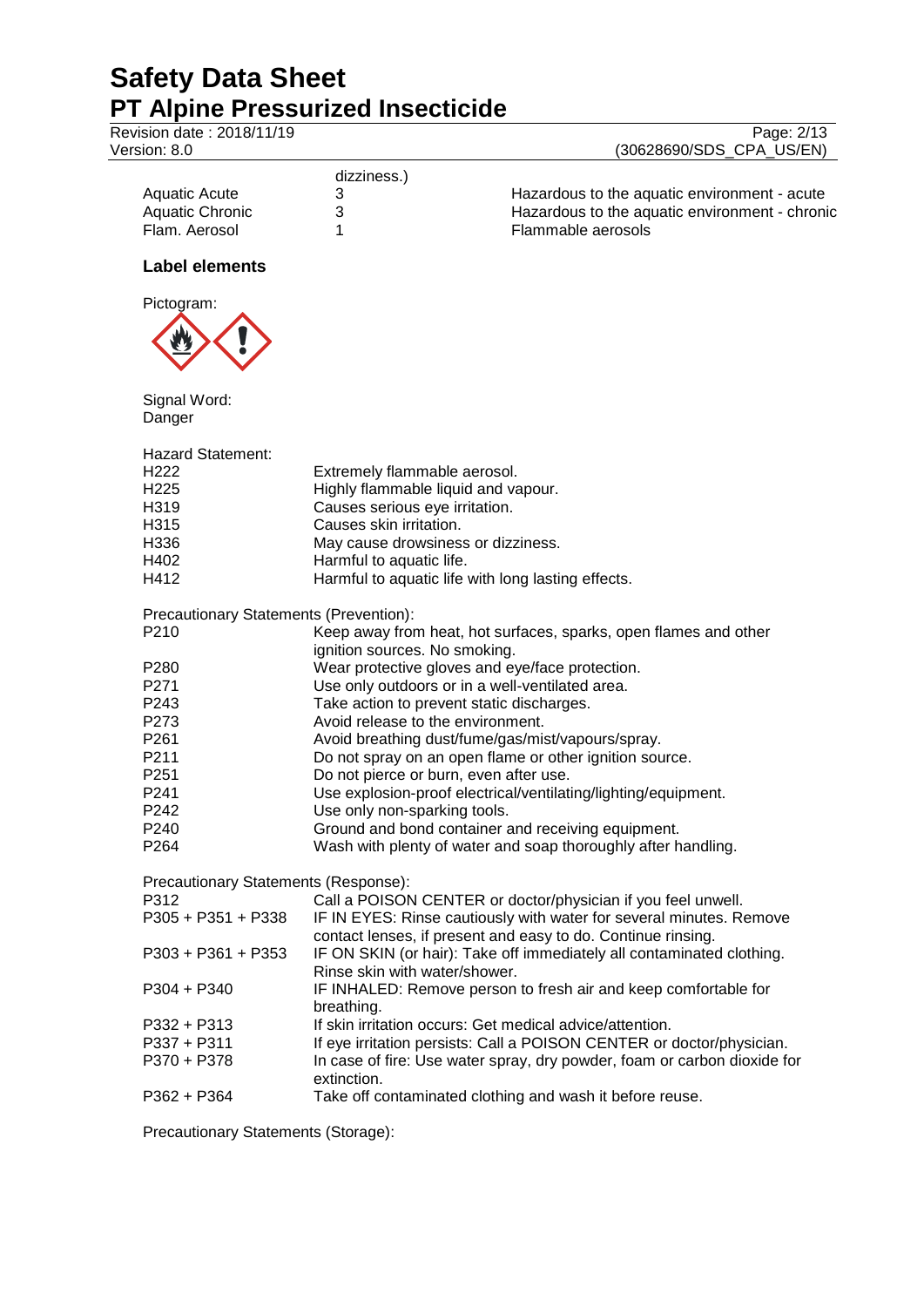# **Safety Data Sheet PT Alpine Pressurized Insecticide**<br>Revision date: 2018/11/19

| Page: 3/13<br>(30628690/SDS CPA US/EN)                                                  |
|-----------------------------------------------------------------------------------------|
| Store in a well-ventilated place. Keep cool.                                            |
| Keep container tightly closed.                                                          |
| Protect from sunlight. Do no expose to temperatures exceeding 50°C/<br>$122^{\circ}$ F. |
| Store locked up.                                                                        |
| Precautionary Statements (Disposal):                                                    |
| Dispose of contents/container to hazardous or special waste collection<br>point.        |
|                                                                                         |
|                                                                                         |

## **Hazards not otherwise classified**

Labeling of special preparations (GHS): The following percentage of the mixture consists of components(s) with unknown hazards regarding the acute toxicity: 1 % dermal The following percentage of the mixture consists of components(s) with unknown hazards regarding the acute toxicity: 1 % oral The following percentage of the mixture consists of components(s) with unknown hazards regarding the acute toxicity: 2 % Inhalation - vapour The following percentage of the mixture consists of components(s) with unknown hazards regarding

the acute toxicity: 2 % Inhalation - mist

## **3. Composition / Information on Ingredients**

## **According to Regulation 2012 OSHA Hazard Communication Standard; 29 CFR Part 1910.1200**

| <b>CAS Number</b> | Weight %        | <b>Chemical name</b> |
|-------------------|-----------------|----------------------|
| 165252-70-0       | $0.5 \%$        | Dinotefuran          |
| 67-64-1           | $25.0 - 50.0\%$ | 2-Propanone          |
| 124-38-9          | $1.0 - 3.0\%$   | carbon dioxide       |

## **4. First-Aid Measures**

## **Description of first aid measures**

## **General advice:**

First aid personnel should pay attention to their own safety. If the patient is likely to become unconscious, place and transport in stable sideways position (recovery position). Immediately remove contaminated clothing.

## **If inhaled:**

Keep patient calm, remove to fresh air, seek medical attention.

#### **If on skin:**

Wash thoroughly with soap and water.

#### **If in eyes:**

Wash affected eyes for at least 15 minutes under running water with eyelids held open, consult an eye specialist.

## **If swallowed:**

Immediately rinse mouth and then drink 200-300 ml of water, seek medical attention. Do not induce vomiting due to aspiration hazard.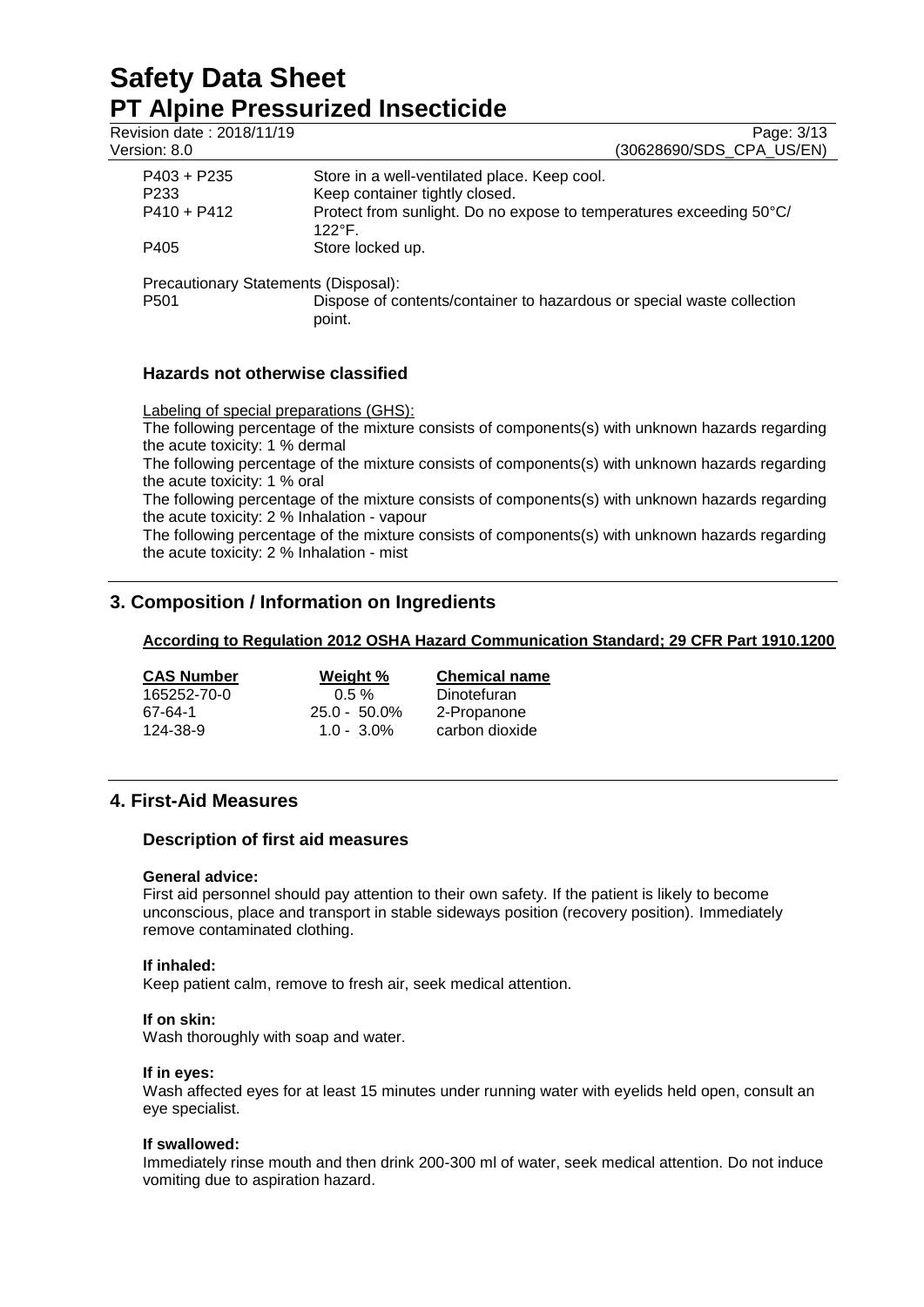## **Most important symptoms and effects, both acute and delayed**

Symptoms: The most important known symptoms and effects are described in the labelling (see section 2) and/or in section 11., (Further) symptoms and / or effects are not known so far

#### **Indication of any immediate medical attention and special treatment needed**

Note to physician<br>Treatment:

Treat according to symptoms (decontamination, vital functions), no known specific antidote.

## **5. Fire-Fighting Measures**

#### **Extinguishing media**

Suitable extinguishing media: foam, dry powder, carbon dioxide, water spray

#### **Special hazards arising from the substance or mixture**

Hazards during fire-fighting: carbon monoxide, carbon dioxide, nitrogen dioxide, nitrogen oxide, The substances/groups of substances mentioned can be released in case of fire. Aerosol container contains flammable gas under pressure. Risk of explosion at excessive temperatures.

#### **Advice for fire-fighters**

Protective equipment for fire-fighting: Firefighters should be equipped with self-contained breathing apparatus and turn-out gear.

#### **Further information:**

Evacuate area of all unnecessary personnel. Contain contaminated water/firefighting water. Do not allow to enter drains or waterways.

## **6. Accidental release measures**

#### **Personal precautions, protective equipment and emergency procedures**

Take appropriate protective measures. Clear area. Shut off source of leak only under safe conditions. Extinguish sources of ignition nearby and downwind. Ensure adequate ventilation. Wear suitable personal protective clothing and equipment.

#### **Environmental precautions**

Do not discharge into the subsoil/soil. Do not discharge into drains/surface waters/groundwater. Contain contaminated water/firefighting water. A spill of or in excess of the reportable quantity requires notification to state, local and national emergency authorities. This product is regulated by CERCLA ('Superfund').

#### **Methods and material for containment and cleaning up**

Dike spillage. Pick up with suitable absorbent material. Spilled substance/product should be recovered and applied according to label rates whenever possible. If application of spilled substance/product is not possible, then spills should be contained, solidified, and placed in suitable containers for disposal. After decontamination, spill area can be washed with water. Collect wash water for approved disposal.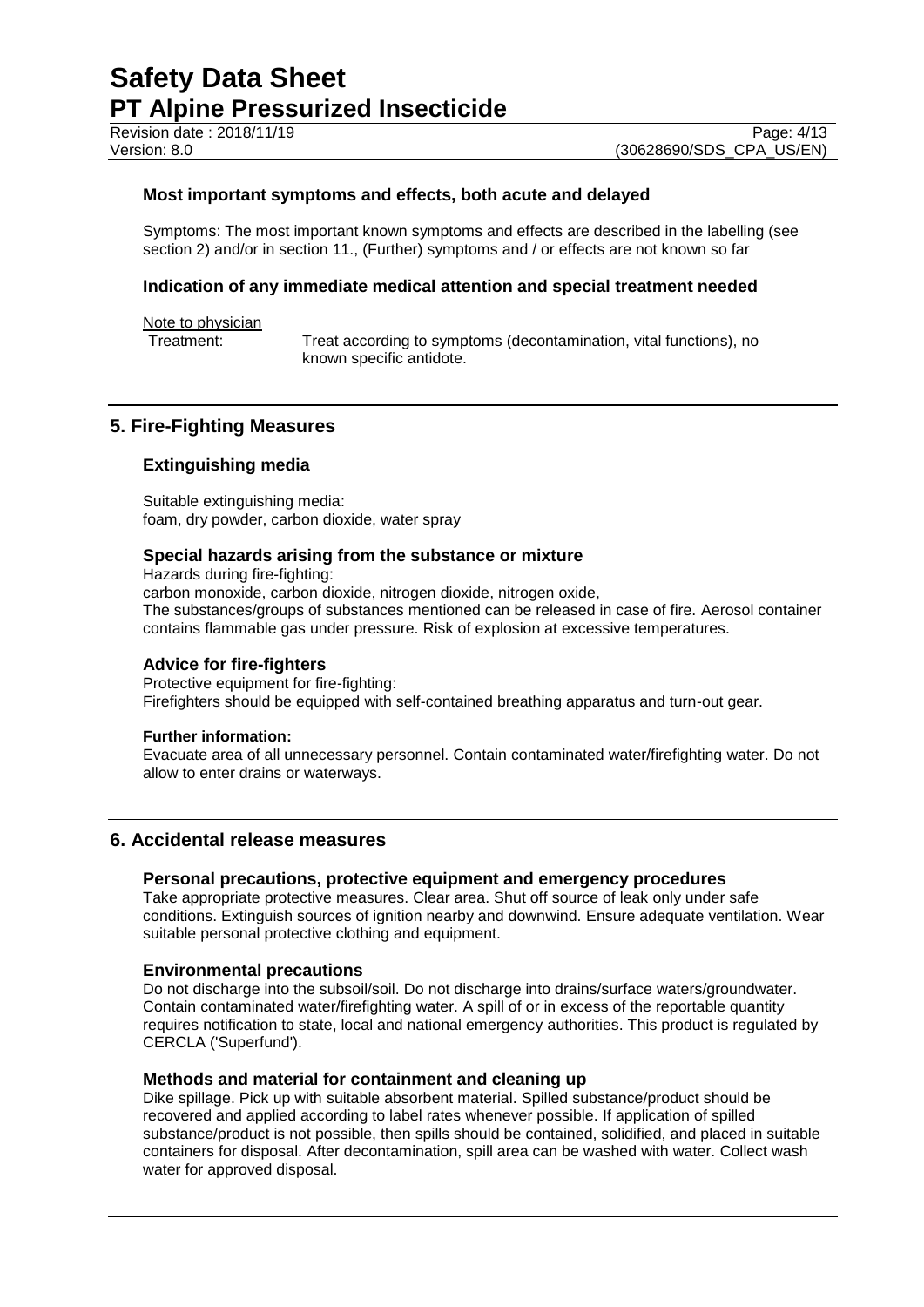Revision date : 2018/11/19 Page: 5/13

Version: 8.0 (30628690/SDS\_CPA\_US/EN)

## **7. Handling and Storage**

#### **Precautions for safe handling**

RECOMMENDATIONS ARE FOR MANUFACTURING, COMMERCIAL BLENDING, AND PACKAGING WORKERS. PESTICIDE APPLICATORS & WORKERS must refer to the Product Label and Directions for Use attached to the product. Provide good ventilation of working area (local exhaust ventilation if necessary). Keep away from sources of ignition - No smoking. Keep container tightly sealed. Protect against heat. Handle and open container with care. Do not open until ready to use. Once container is opened, content should be used as soon as possible. Provide means for controlling leaks and spills. Follow label warnings even after container is emptied. The substance/ product may be handled only by appropriately trained personnel. Avoid all direct contact with the substance/product. Avoid contact with the skin, eyes and clothing. Avoid inhalation of dusts/mists/vapours. Wear suitable personal protective clothing and equipment.

#### Protection against fire and explosion:

Aerosol container contains flammable gas under pressure. The relevant fire protection measures should be noted. Fire extinguishers should be kept handy. Avoid all sources of ignition: heat, sparks, open flame. Avoid extreme heat. Ground all transfer equipment properly to prevent electrostatic discharge. Electrostatic discharge may cause ignition.

#### **Conditions for safe storage, including any incompatibilities**

Segregate from incompatible substances. Segregate from foods and animal feeds. Segregate from textiles and similar materials.

Further information on storage conditions: Protect containers from physical damage. Store in a cool, dry, well-ventilated area. Avoid all sources of ignition: heat, sparks, open flame.

#### Storage stability:

May be kept indefinitely if stored properly. If an expiry date is mentioned on the packaging/label this takes priority over the statements on storage duration in this safety data sheet. Protect from temperatures above: 130 °F Explosive at or above indicated temperature.

## **8. Exposure Controls/Personal Protection**

#### **Users of a pesticidal product should refer to the product label for personal protective equipment requirements.**

#### **Components with occupational exposure limits**

| Acetone        | OSHA PEL         | PEL 1,000 ppm 2,400 mg/m3 ; STEL value<br>1,000 ppm 2,400 mg/m3; TWA value 750 ppm<br>1,800 mg/m3 ;     |
|----------------|------------------|---------------------------------------------------------------------------------------------------------|
|                | <b>ACGIH TLV</b> | TWA value 250 ppm; STEL value 500 ppm;                                                                  |
| carbon dioxide | <b>OSHA PEL</b>  | PEL 5,000 ppm 9,000 mg/m3; TWA value<br>10,000 ppm 18,000 mg/m3; STEL value<br>30,000 ppm 54,000 mg/m3; |
|                | <b>ACGIH TLV</b> | TWA value 5,000 ppm; STEL value 30,000<br>ppm;                                                          |

#### **Advice on system design:**

Whenever possible, engineering controls should be used to minimize the need for personal protective equipment.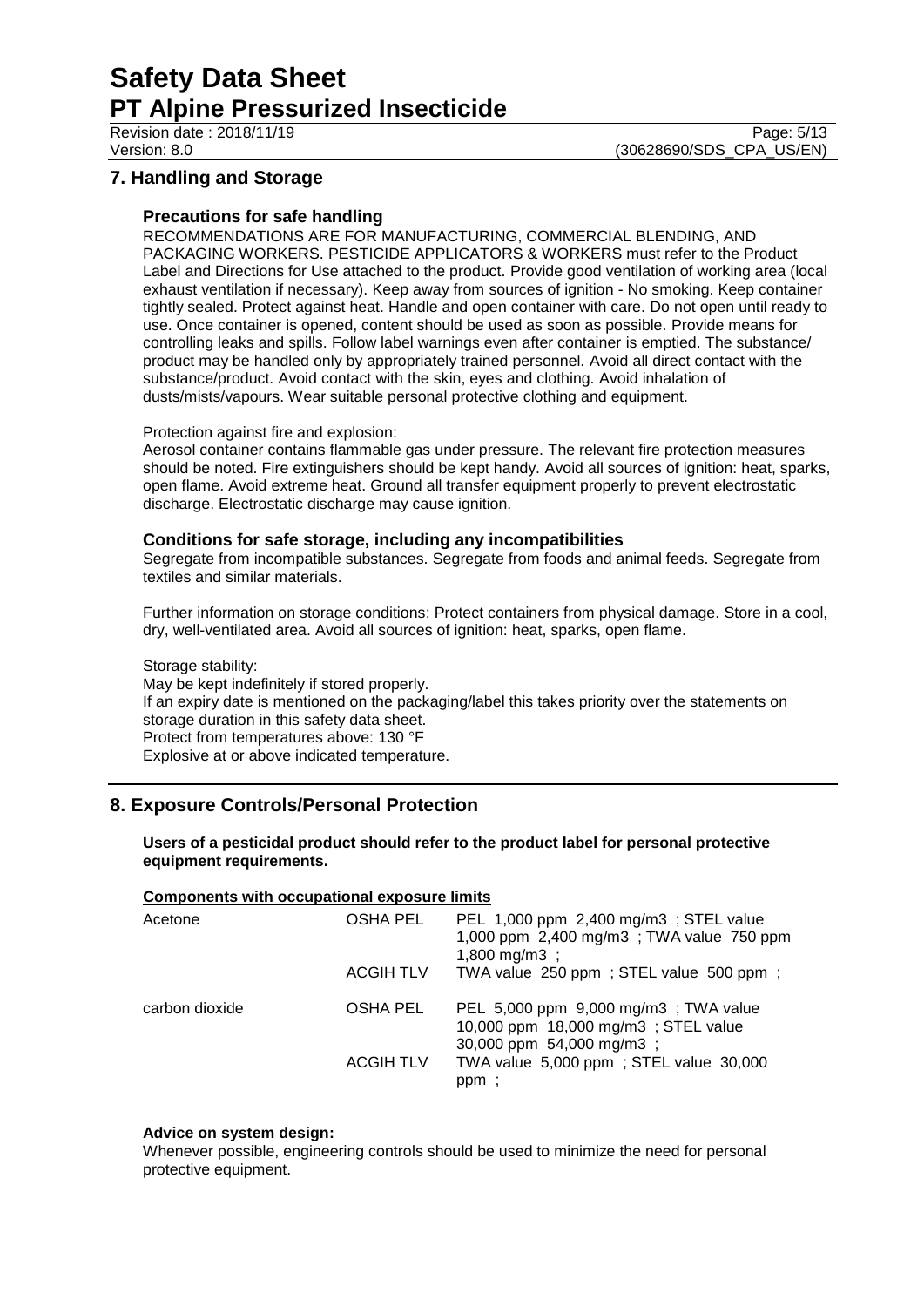Revision date : 2018/11/19 Page: 6/13

Version: 8.0 (30628690/SDS\_CPA\_US/EN)

#### **Personal protective equipment**

#### **RECOMMENDATIONS FOR MANUFACTURING, COMMERCIAL BLENDING, AND PACKAGING WORKERS:**

#### **Respiratory protection:**

Wear respiratory protection if ventilation is inadequate. Wear a NIOSH-certified (or equivalent) organic vapour/particulate respirator. For situations where the airborne concentrations may exceed the level for which an air purifying respirator is effective, or where the levels are unknown or Immediately Dangerous to Life or Health (IDLH), use NIOSH-certified full facepiece pressure demand self-contained breathing apparatus (SCBA) or a full facepiece pressure demand supplied-air respirator (SAR) with escape provisions.

#### **Hand protection:**

Chemical resistant protective gloves, Protective glove selection must be based on the user's assessment of the workplace hazards.

#### **Eye protection:**

Safety glasses with side-shields. Tightly fitting safety goggles (chemical goggles). Wear face shield if splashing hazard exists.

#### **Body protection:**

Body protection must be chosen depending on activity and possible exposure, e.g. head protection, apron, protective boots, chemical-protection suit.

#### **General safety and hygiene measures:**

Handle in accordance with good industrial hygiene and safety practice. Wearing of closed work clothing is recommended. Personal protective equipment should be decontaminated prior to reuse. Gloves must be inspected regularly and prior to each use. Replace if necessary (e.g. pinhole leaks). Take off immediately all contaminated clothing. Store work clothing separately. Hands and/or face should be washed before breaks and at the end of the shift. No eating, drinking, smoking or tobacco use at the place of work. Keep away from food, drink and animal feeding stuffs.

## **9. Physical and Chemical Properties**

| Form:                          | aerosol                                                      |                    |
|--------------------------------|--------------------------------------------------------------|--------------------|
| Odour:                         | of acetone                                                   |                    |
| Odour threshold:               | Not determined due to potential health hazard by inhalation. |                    |
| Colour:                        | colourless                                                   |                    |
| pH value:                      | approx. 8 - 10                                               |                    |
|                                | (23 °C)                                                      |                    |
| Melting point:                 | approx. -95 °C                                               |                    |
|                                | Information applies to the solvent.                          |                    |
| Boiling range:                 | approx. 56 - 57 °C                                           |                    |
|                                | Information applies to the solvent.                          |                    |
| Flash point:                   | $<$ -20 $^{\circ}$ C                                         | (Regulation        |
|                                |                                                              | 440/2008/EC, A.9)  |
| Flammability:                  | Extremely flammable.                                         |                    |
| <b>Flammability of Aerosol</b> | $>90$ cm                                                     | (UN Test Sub-      |
| Products:                      |                                                              | section 31.4)      |
| NFPA 30B flammability:         | Level 1 Aerosol                                              |                    |
| Lower explosion limit:         | approx. $2\%$ (V)                                            |                    |
|                                | Information applies to the propellant.                       |                    |
| Upper explosion limit:         | approx. $27\%$ (V)                                           |                    |
|                                | Information applies to the propellant.                       |                    |
| Autoignition:                  | 630 °C                                                       | (Regulation        |
|                                |                                                              | 440/2008/EC, A.15) |
| SADT:                          | $>75^{\circ}$ C                                              |                    |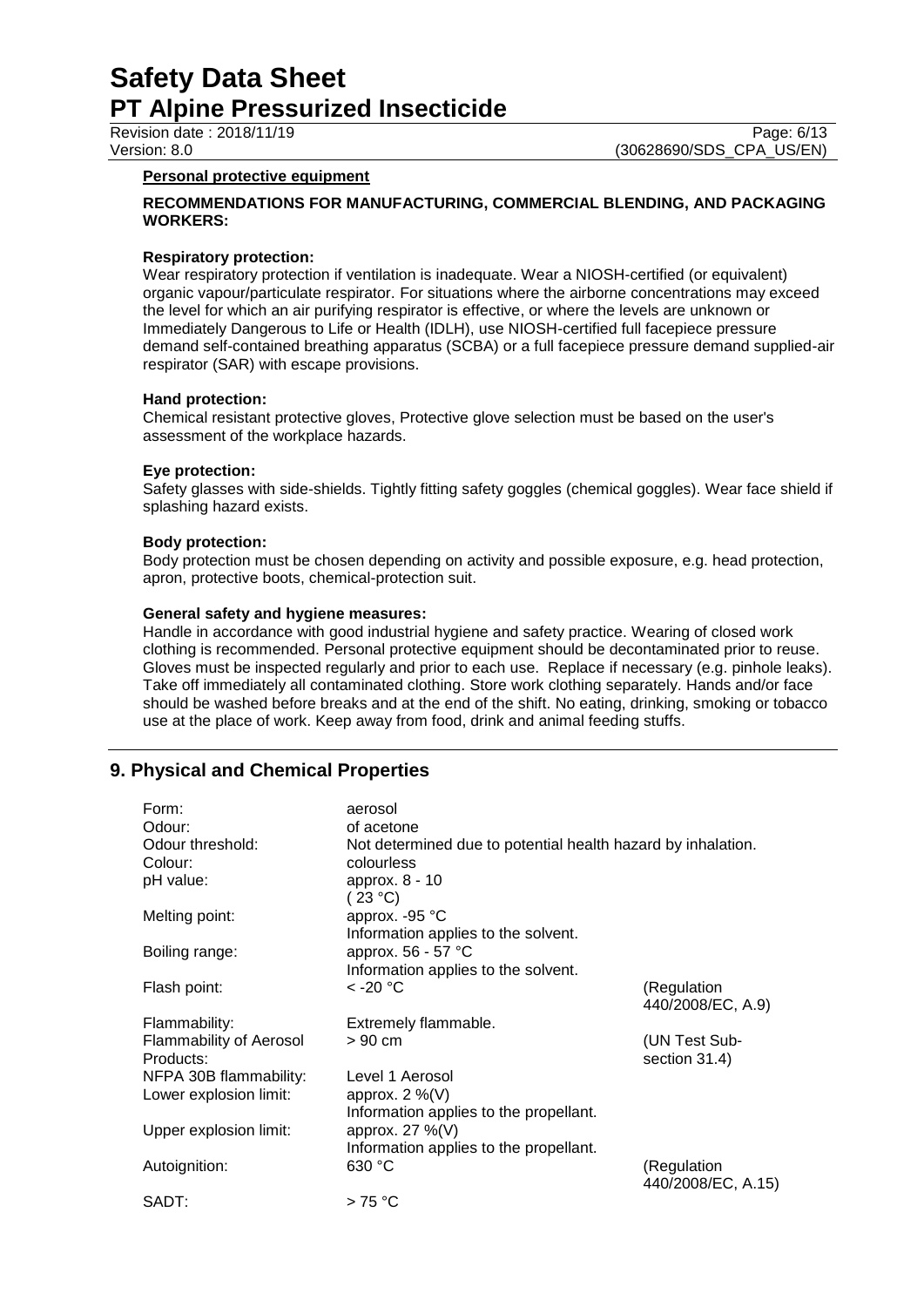Revision date : 2018/11/19 Page: 7/13

Version: 8.0 (30628690/SDS\_CPA\_US/EN)

| Vapour pressure:                                        | approx. 5330 hPa<br>( 20 °C)                                                                                             |
|---------------------------------------------------------|--------------------------------------------------------------------------------------------------------------------------|
|                                                         | Information applies to the propellant.                                                                                   |
| Density:                                                | approx. 0.95 g/cm3                                                                                                       |
|                                                         | 20 °C                                                                                                                    |
| Vapour density:                                         | 2                                                                                                                        |
|                                                         | Information based on the main                                                                                            |
|                                                         | components.                                                                                                              |
| Partitioning coefficient n-<br>octanol/water (log Pow): | not applicable                                                                                                           |
| Thermal decomposition:                                  | carbon monoxide, carbon dioxide, nitrogen dioxide, nitrogen<br>oxide                                                     |
|                                                         | Stable at ambient temperature. If product is heated above<br>decomposition temperature toxic vapours may be released. To |
|                                                         | avoid thermal decomposition, do not overheat.                                                                            |
| Viscosity, dynamic:                                     | approx. 1.75 mPa.s<br>(approx. 21 °C)                                                                                    |
| Solubility in water:                                    | soluble                                                                                                                  |
| Evaporation rate:                                       | not applicable                                                                                                           |
| Other Information:                                      | If necessary, information on other physical and chemical<br>parameters is indicated in this section.                     |

## **10. Stability and Reactivity**

#### **Reactivity**

No hazardous reactions if stored and handled as prescribed/indicated.

Corrosion to metals: Corrosive effects to metal are not anticipated.

Oxidizing properties: not fire-propagating (Regulation 440/2008/EC, A.21)

## **Chemical stability**

The product is stable if stored and handled as prescribed/indicated.

#### **Possibility of hazardous reactions**

The product is chemically stable.

## **Conditions to avoid**

Avoid all sources of ignition: heat, sparks, open flame. Avoid prolonged storage. Avoid electro-static discharge. Avoid contamination. Avoid prolonged exposure to extreme heat. Avoid extreme temperatures.

#### **Incompatible materials**

halogenated hydrocarbons

#### **Hazardous decomposition products**

Decomposition products: No hazardous decomposition products if stored and handled as prescribed/indicated., Prolonged

Thermal decomposition: Possible thermal decomposition products: carbon monoxide, carbon dioxide, nitrogen dioxide, nitrogen oxide

thermal loading can result in products of degradation being given off.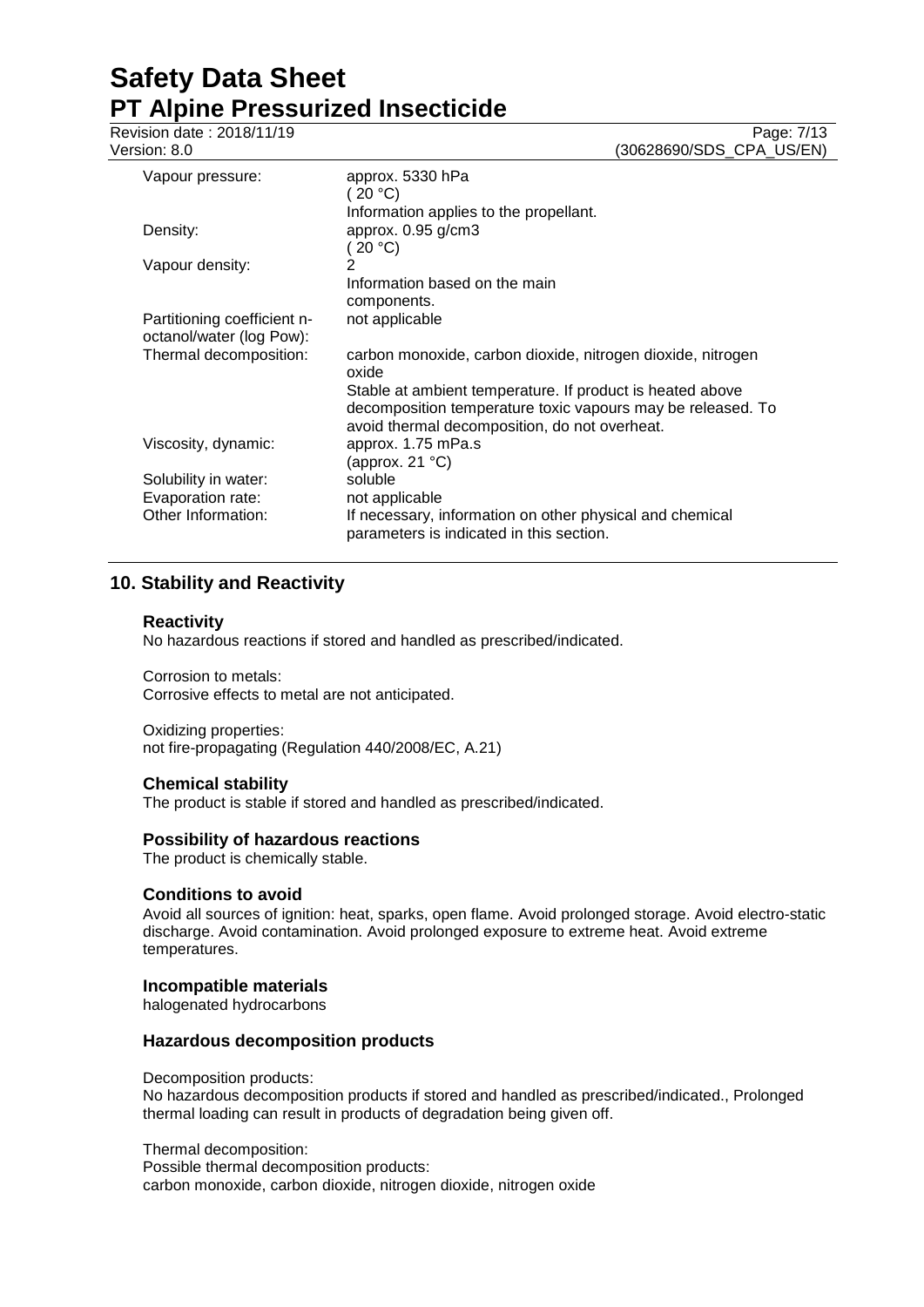Revision date : 2018/11/19 Page: 8/13

Version: 8.0 (30628690/SDS\_CPA\_US/EN)

Stable at ambient temperature. If product is heated above decomposition temperature toxic vapours may be released. To avoid thermal decomposition, do not overheat.

## **11. Toxicological information**

## **Primary routes of exposure**

Routes of entry for solids and liquids are ingestion and inhalation, but may include eye or skin contact. Routes of entry for gases include inhalation and eye contact. Skin contact may be a route of entry for liquefied gases.

## **Acute Toxicity/Effects**

#### **Acute toxicity**

Assessment of acute toxicity: Relatively nontoxic after single ingestion. Relatively nontoxic after short-term skin contact. Relatively nontoxic after short-term inhalation.

**Oral** Type of value: LD50 Species: rat Value: > 5,000 mg/kg

Inhalation Type of value: LC50 Species: rat Value: > 2.05 mg/l No mortality was observed.

**Dermal** Type of value: LD50 Species: rat Value: > 5,000 mg/kg

Assessment other acute effects Assessment of STOT single: Possible narcotic effects (drowsiness or dizziness).

The product has not been tested. The statement has been derived from the properties of the individual components.

Irritation / corrosion

Assessment of irritating effects: May cause slight but temporary irritation to the eyes. May cause slight irritation to the skin.

**Skin** Species: rabbit Result: non-irritant

Eye Species: rabbit Result: non-irritant

**Sensitization** Assessment of sensitization: Skin sensitizing effects were not observed in animal studies.

modified Buehler test Species: guinea pig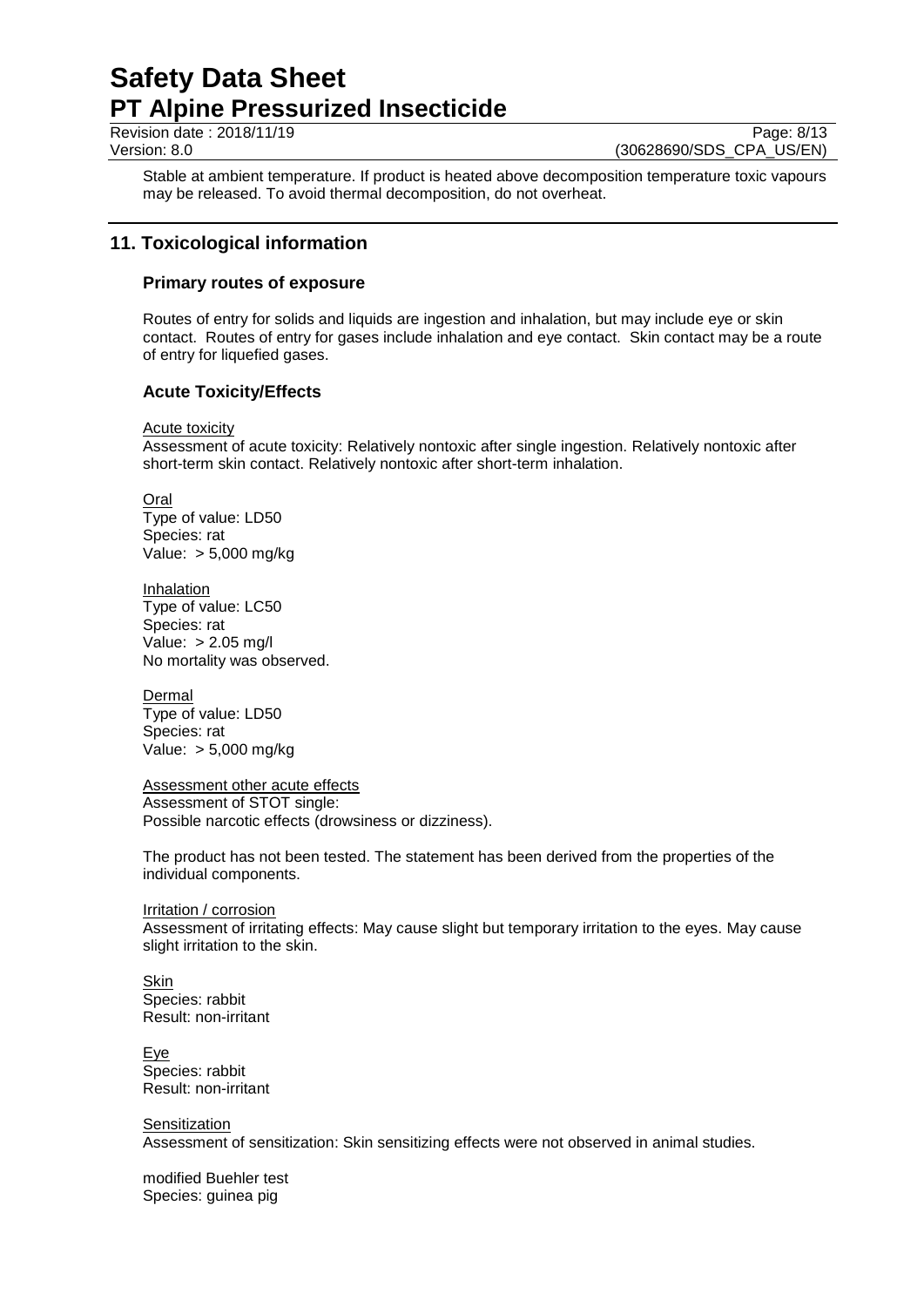Revision date : 2018/11/19 Page: 9/13<br>Version: 8.0 (30628690/SDS\_CPA\_US/EN) (30628690/SDS\_CPA\_US/EN)

Result: Non-sensitizing.

#### Aspiration Hazard

The product has not been tested. The statement has been derived from the properties of the individual components. May also damage the lung at swallowing (aspiration hazard).

## **Chronic Toxicity/Effects**

#### Repeated dose toxicity

Assessment of repeated dose toxicity: The product has not been tested. The statement has been derived from the properties of the individual components.

#### *Information on: Acetone*

*Assessment of repeated dose toxicity: The substance may cause damage to the testes after repeated ingestion of high doses, as shown in animal studies. The substance may cause damage to the hematological system after repeated ingestion of high doses. The substance may cause damage to the kidney after repeated ingestion of high doses, as shown in animal studies.*

#### *Information on: carbon dioxide*

*Assessment of repeated dose toxicity: The substance may cause damage to the lung after repeated inhalation of high doses. The substance may cause damage to the heart after repeated inhalation of high doses, as shown in animal studies.*

----------------------------------

#### Genetic toxicity

Assessment of mutagenicity: The product has not been tested. The statement has been derived from the properties of the individual components. Mutagenicity tests revealed no genotoxic potential.

#### **Carcinogenicity**

Assessment of carcinogenicity: The product has not been tested. The statement has been derived from the properties of the individual components. The results of various animal studies gave no indication of a carcinogenic effect.

#### Reproductive toxicity

Assessment of reproduction toxicity: The product has not been tested. The statement has been derived from the properties of the individual components.

#### *Information on: Acetone*

*Assessment of reproduction toxicity: As shown in animal studies, the product may cause damage to the testes after repeated high exposures that cause other toxic effects.* ----------------------------------

#### **Teratogenicity**

Assessment of teratogenicity: The product has not been tested. The statement has been derived from the properties of the individual components.

#### *Information on: carbon dioxide*

*Assessment of teratogenicity: The potential to cause toxicity to development cannot be excluded at maternally toxic doses.*

----------------------------------

Other Information Misuse can be harmful to health.

## **Symptoms of Exposure**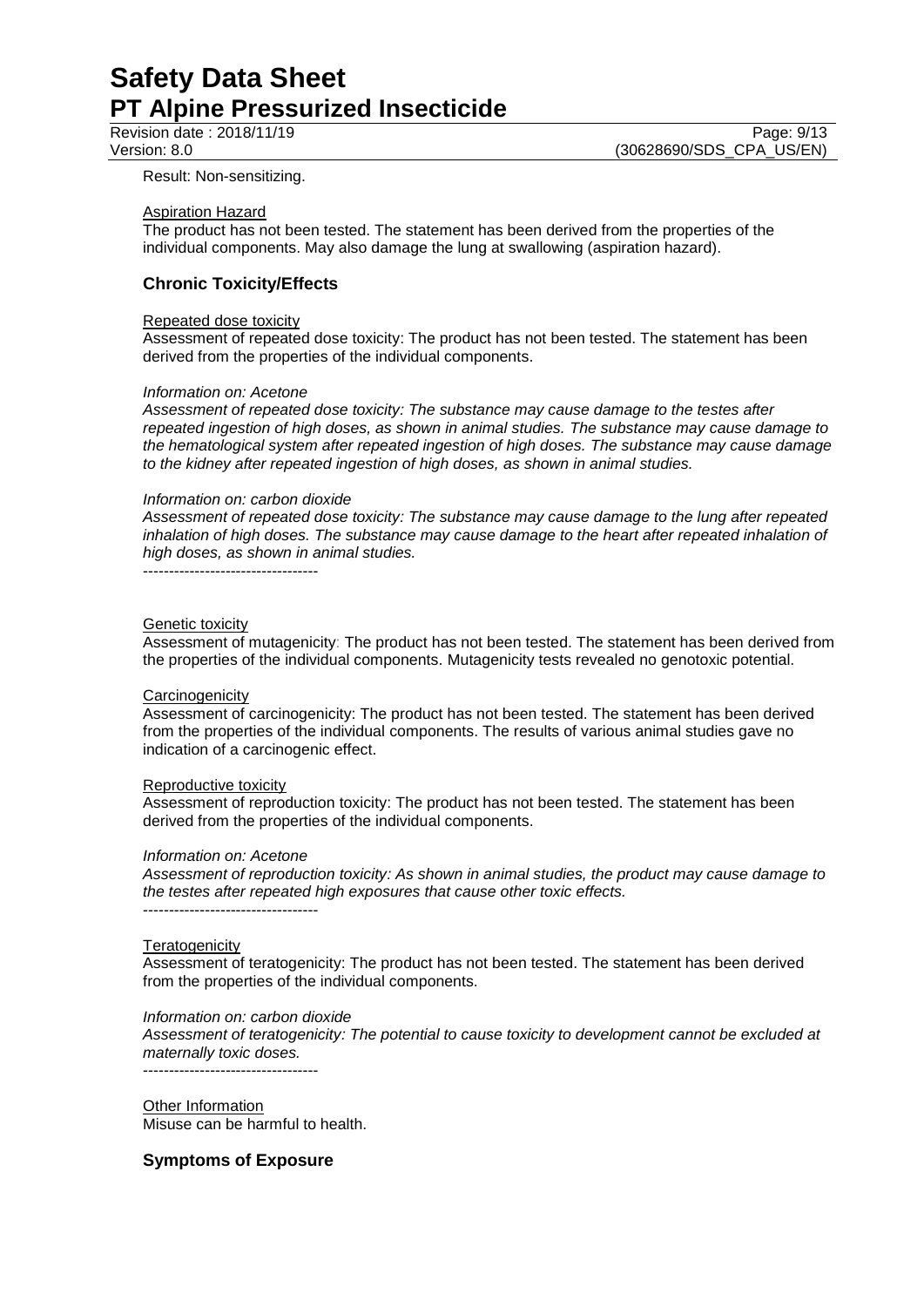Revision date : 2018/11/19 Page: 10/13

Version: 8.0 (30628690/SDS\_CPA\_US/EN)

The most important known symptoms and effects are described in the labelling (see section 2) and/or in section 11., (Further) symptoms and / or effects are not known so far

## **12. Ecological Information**

## **Toxicity**

Aquatic toxicity Assessment of aquatic toxicity: Harmful to aquatic life with long lasting effects. The product has not been tested. The statement has been derived from the properties of the individual components.

#### Toxicity to fish

*Information on: Dinotefuran technical LC50 (96 h) > 100 mg/l, Oncorhynchus mykiss LC50 (96 h) > 100 mg/l, Cyprinus carpio* ----------------------------------

## Aquatic invertebrates

*Information on: Dinotefuran technical EC50 (48 h) > 1,000 mg/l, Daphnia magna EC50 (96 h) 0.79 mg/l, Mysidopsis bahia* ----------------------------------

#### Aquatic plants

*Information on: Dinotefuran technical EC50 (72 h) 97.6 mg/l (biomass), Pseudokirchneriella subcapitata* ----------------------------------

#### Chronic toxicity to aquatic invertebrates

*Information on: Dinotefuran technical No observed effect concentration 0.089 mg/l, Mysidopsis bahia* ----------------------------------

## **Persistence and degradability**

Assessment biodegradation and elimination (H2O)

*Information on: Dinotefuran technical*

*Not readily biodegradable (by OECD criteria).* ----------------------------------

## **Bioaccumulative potential**

Assessment bioaccumulation potential The product has not been tested. The statement has been derived from the properties of the individual components.

Assessment bioaccumulation potential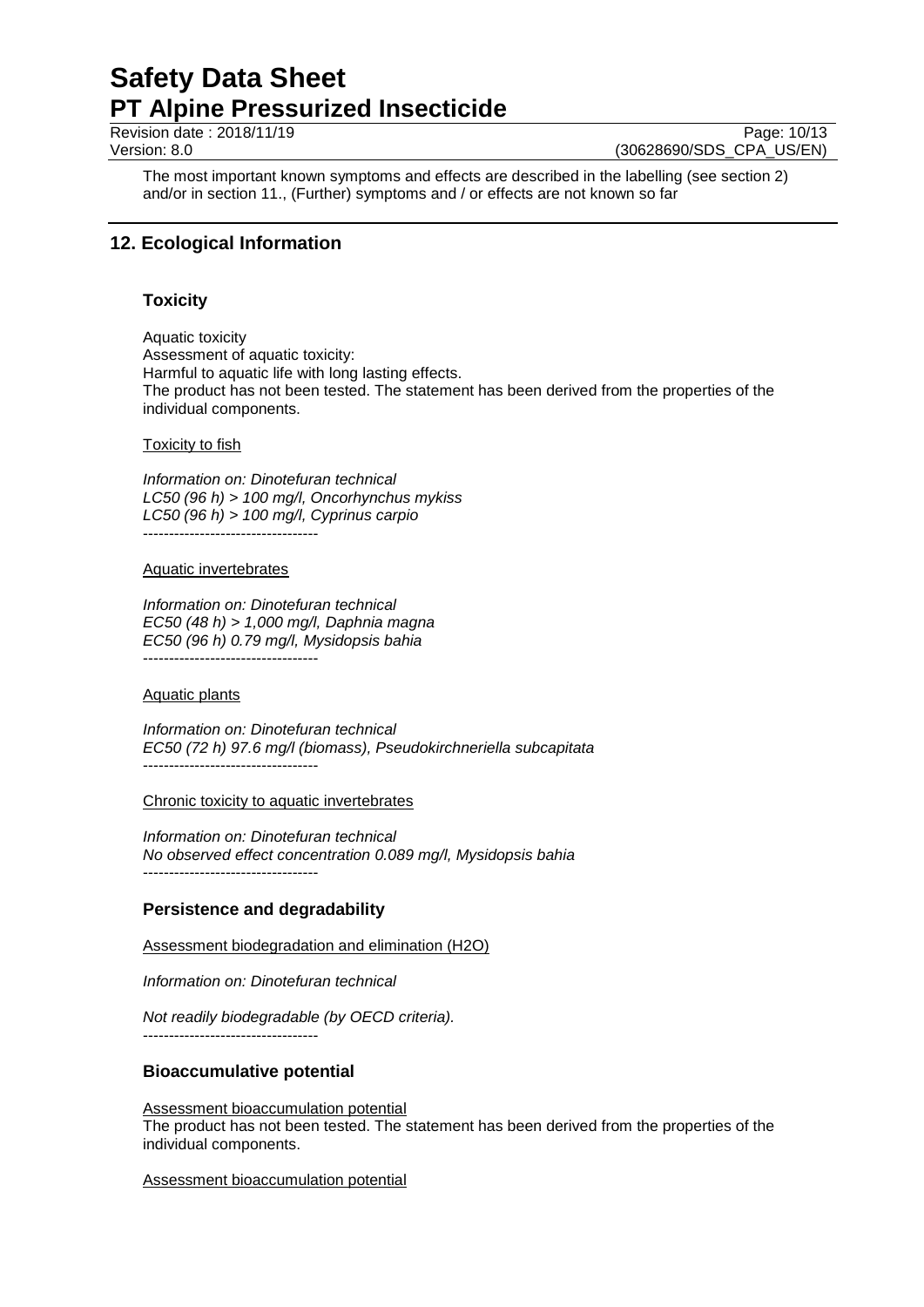Revision date : 2018/11/19 Page: 11/13<br>Version: 8.0 (30628690/SDS\_CPA\_US/EN) (30628690/SDS\_CPA\_US/EN)

#### *Information on: Dinotefuran technical*

*Because of the n-octanol/water distribution coefficient (log Pow) accumulation in organisms is not to be expected.*

----------------------------------

## **Mobility in soil**

Assessment transport between environmental compartments The product has not been tested. The statement has been derived from the properties of the individual components.

*Information on: Dinotefuran technical*

*Following exposure to soil, the product trickles away and can - dependant on degradation - be transported to deeper soil areas with larger water loads.* ----------------------------------

## **Additional information**

Other ecotoxicological advice: Do not discharge product into the environment without control.

## **13. Disposal considerations**

#### **Waste disposal of substance:**

Must be disposed of or incinerated in accordance with local regulations.

#### **Container disposal:**

Do not cut, puncture, crush, or incinerate empty aerosol containers. Consult state or local disposal authorities for approved alternative procedures such as container recycling. Empty aerosol cans may meet the definition of RCRA D003. Consult local and/or regional EPA for further guidance.

## **14. Transport Information**

| <b>Land transport</b><br>USDOT |          |
|--------------------------------|----------|
| Hazard class:                  | 2.1      |
| ID number:                     | UN 1950  |
| Hazard label:                  | 2.1      |
| Proper shipping name:          | AEROSOLS |
| Sea transport<br><b>IMDG</b>   |          |
| Hazard class:                  | 2.1      |
| ID number:                     | UN 1950  |
| Hazard label:                  | 2.1      |
| Marine pollutant:              | NΟ       |
| Proper shipping name:          | AEROSOLS |
| Air transport<br>IATA/ICAO     |          |
| Hazard class:                  | 2.1      |
| ID number:                     | UN 1950  |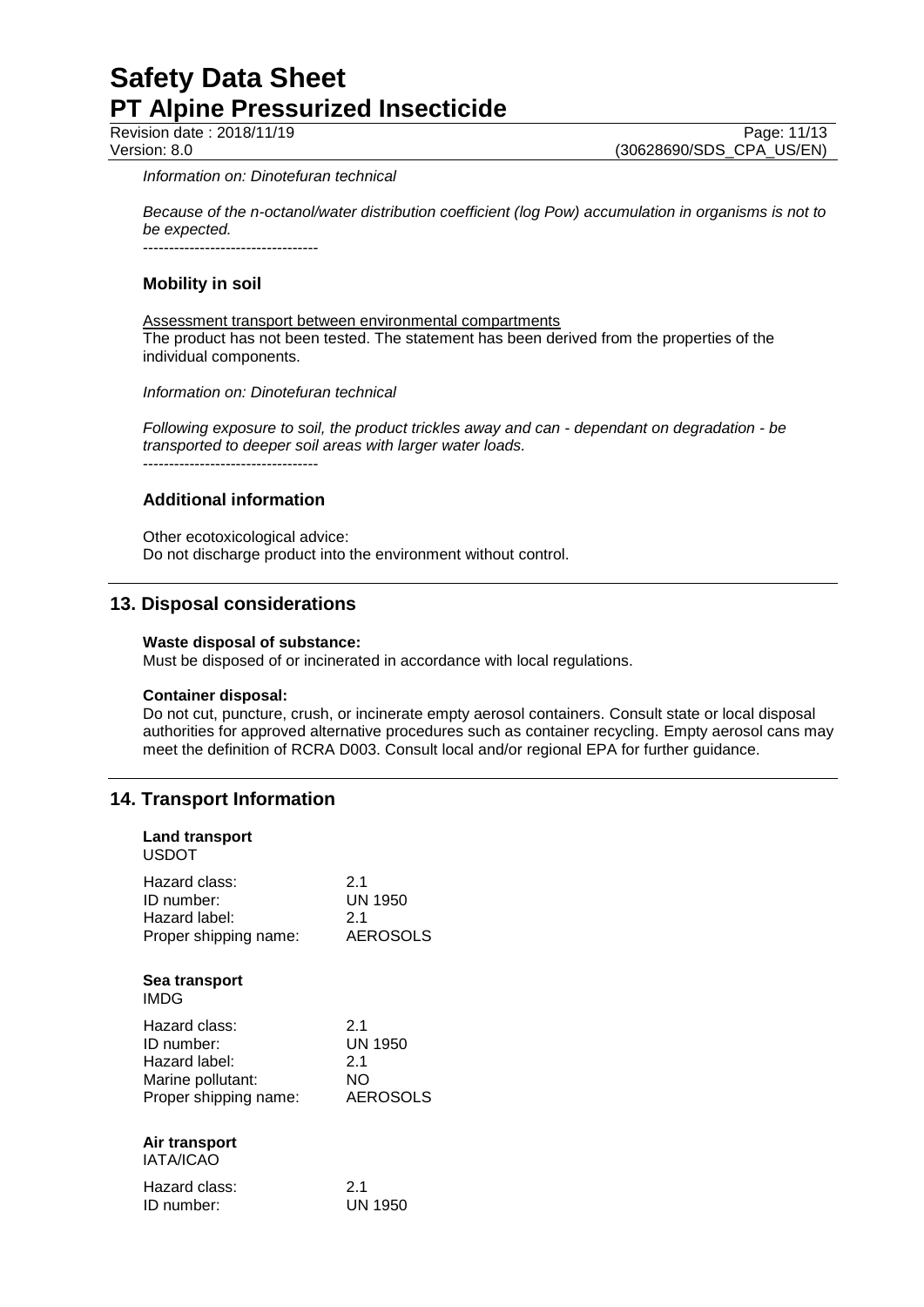Revision date : 2018/11/19 Page: 12/13<br>Version: 8.0 (30628690/SDS\_CPA\_US/EN) (30628690/SDS\_CPA\_US/EN)

Hazard label: 2.1<br>Proper shipping name: AE

AEROSOLS, FLAMMABLE

#### **Further information**

DOT: This product may be classified as ORM-D (Consumer Commodity) or Limited Quantity. After 12/31/2020, ORM-D will not apply.

## **15. Regulatory Information**

#### **Federal Regulations**

#### **Registration status:**

| Crop Protection | TSCA, US released / exempt    |
|-----------------|-------------------------------|
| Chemical        | TSCA. US blocked / not listed |
| <b>Biocide</b>  | TSCA, US blocked / not listed |

**EPCRA 311/312 (Hazard categories):** Refer to SDS section 2 for GHS hazard classes applicable for this product.

| <b>CERCLA RQ</b> | <b>CAS Number</b> | <b>Chemical name</b> |
|------------------|-------------------|----------------------|
| 5000 LBS         | 67-64-1           | Acetone              |
| 100 LBS          | 115-10-6          | dimethyl ether       |

| <b>State regulations</b> |                   |                      |
|--------------------------|-------------------|----------------------|
| <b>State RTK</b>         | <b>CAS Number</b> | <b>Chemical name</b> |
| PА                       | 67-64-1           | Acetone              |
|                          | 115-10-6          | dimethyl ether       |
|                          | 124-38-9          | carbon dioxide       |
| МA                       | 67-64-1           | Acetone              |
|                          | 115-10-6          | dimethyl ether       |
|                          | 124-38-9          | carbon dioxide       |
| NJ                       | 67-64-1           | Acetone              |
|                          | 115-10-6          | dimethyl ether       |
|                          | 124-38-9          | carbon dioxide       |

#### **Labeling requirements under FIFRA**

This chemical is a pesticide product registered by the Environmental Protection Agency and is subject to certain labeling requirements under federal pesticide law. These requirements differ from the classification criteria and hazard information required for safety data sheets, and workplace labels of non-pesticide chemicals. Following is the hazard information as required on the pesticide label.

CAUTION: KEEP OUT OF REACH OF CHILDREN. KEEP OUT OF REACH OF DOMESTIC ANIMALS. Flammable Liquid